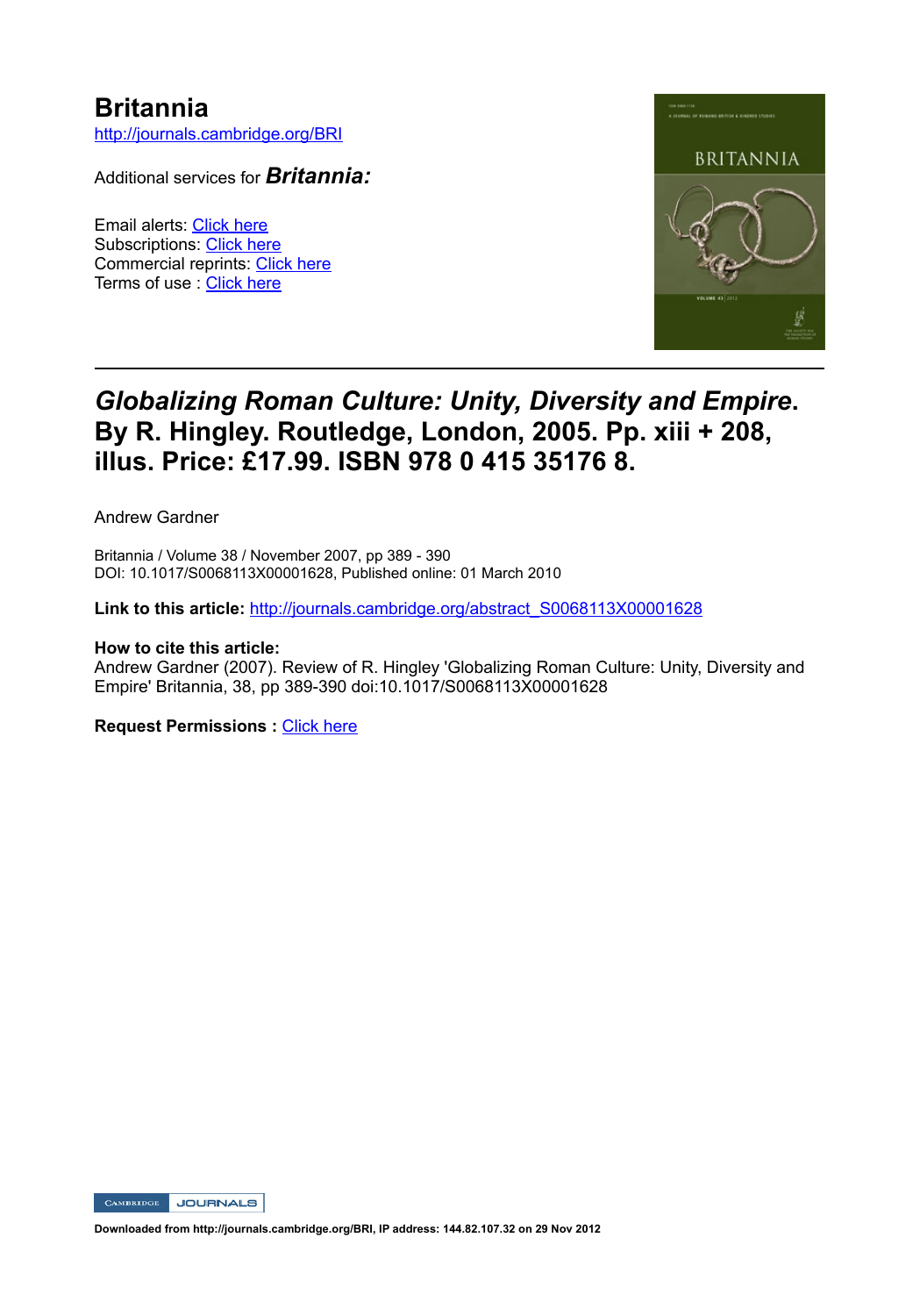**REVIEWS** 

Globalizing Roman Culture: Unity, Diversity and Empire. By R. Hingley. Routledge, London, 2005. Pp. xiii + 208, illus. Price: £17.99. ISBN 978 0 415 35176 8.

The debate about how to comprehend the Roman world in terms other than 'Romanization' is an ongoing one. The critique of this concept that has developed over the last decade and a half has had much to do with a growing appreciation of its connection to more modern imperial agendas, and Richard Hingley's recent work has played a significant role in establishing this (especially his 2000 volume, Roman Officers and English Gentlemen). His latest book attempts to go beyond critique, and to develop an alternative approach to understanding the Roman past, inspired by a different set of modern discourses: those surrounding the phenomenon of globalisation. The explicit recognition of the complex relationship between past and present is one of the book's many strengths, and while there are areas where this and other points could be developed further, on the whole it succeeds in shaping a broad outline of what it meant to be 'Roman' in the culture of the Empire.

The book is a concise volume with six chapters, and extensive endnotes. Ch. 1 establishes a broad context for the approaches that H. has adopted. The interaction of global and local identities is defined as a key concern which connects contemporary globalisation studies and emerging understandings of the Roman world. The implications of such an approach, in terms of the challenges of making the past interesting and relevant without simply replicating present concerns, are tackled head-on. Ch. 2 pursues such issues through a more detailed discussion of the development of ideas about Roman identity and